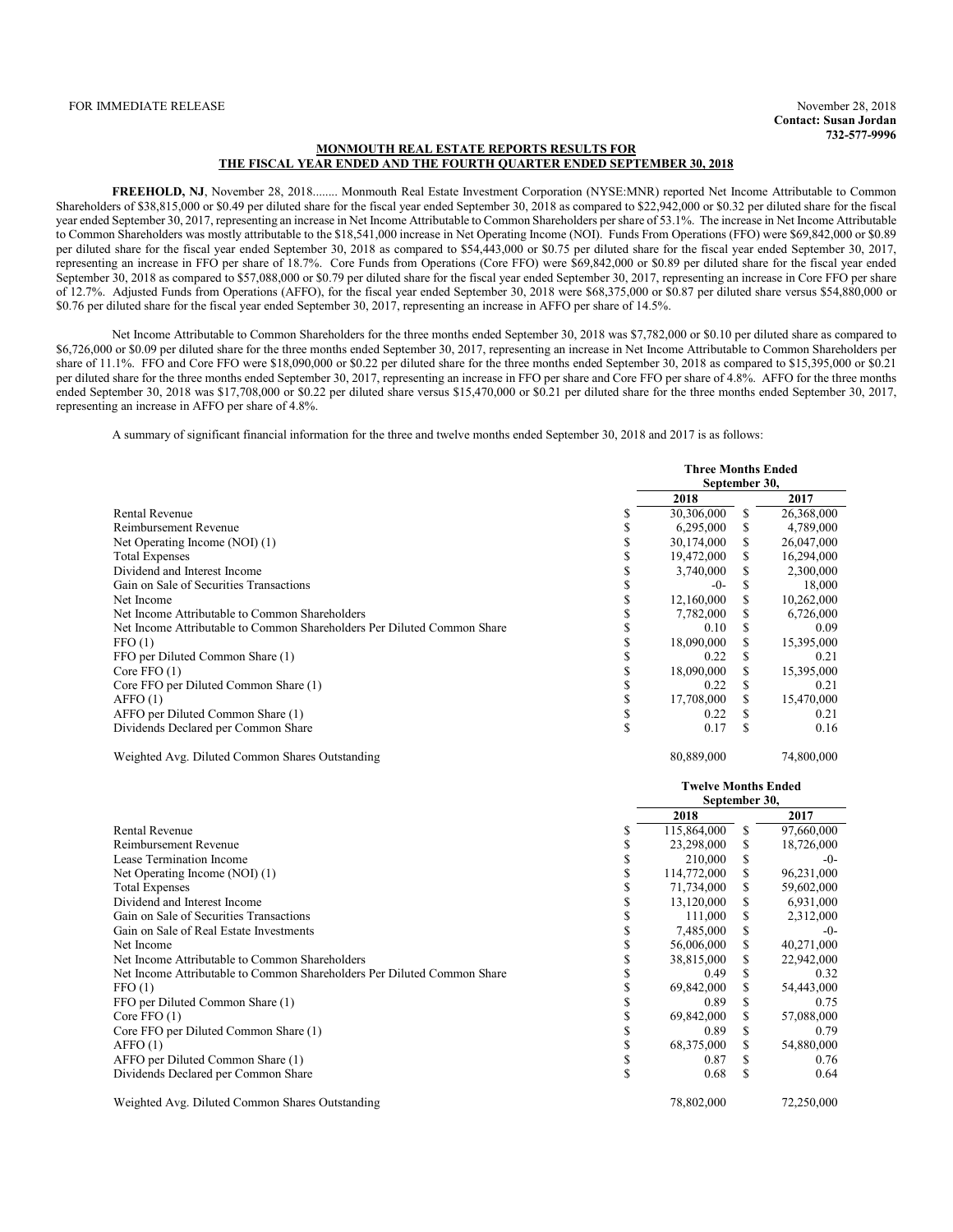A summary of significant balance sheet information as of September 30, 2018 and 2017 is as follows:

|                                                                           | <b>September 30, 2018</b> |   | <b>September 30, 2017</b> |
|---------------------------------------------------------------------------|---------------------------|---|---------------------------|
| Net Real Estate Investments                                               | 1,512,513,000             |   | 1,260,830,000             |
| Securities Available for Sale at Fair Value                               | 154.921.000               | S | 123,765,000               |
| <b>Total Assets</b>                                                       | 1,718,378,000             | S | 1,443,038,000             |
| Fixed Rate Mortgage Notes Payable, net of Unamortized Debt Issuance Costs | 711.546.000               | S | 591,364,000               |
| Loans Payable                                                             | 186,609,000               | S | 120,091,000               |
| Total Shareholders' Equity                                                | 797,906,000               | S | 712,866,000               |

Michael P. Landy, President and CEO, commented on the results for the fiscal year 2018,

"Fiscal 2018 was a very productive year for Monmouth. We executed exceptionally well and our achievements were many. During the year, we accomplished the following:

# Solid Financial Results

- Generated 53% per share growth in Net Income Attributable to Common Shareholders
- Increased our per share FFO to \$0.89, representing an 18.7% increase over the prior year
- Increased our per share AFFO to \$0.87, representing a 14.5% increase over the prior year
- Increased our Gross Revenue by 23.5% to \$152.3 million
- Increased our Net Operating Income by 19.3% to \$114.8 million
- Increased our common stock dividend by 6.3% on October 2, 2017, representing our second dividend increase in three years

# Strong Growth Record and Solid Pipeline

- Acquired 2.7 million square feet of high-quality industrial space for \$282.3 million, generating \$17.4 million in rental revenue, comprising seven brand new Class A, built-to-suit properties, all leased long-term, of which 85% is leased to investment-grade tenants
- Completed two expansions totaling \$3.5 million, generating \$367,000 in additional rental revenue, and resulting in 10-year lease extensions for both properties
- Increased our gross leasable area (GLA) by 12.7% year-over-year, to 21.2 million square feet
- Entered into commitments to acquire three new build-to-suit properties containing approximately 745,000 total square feet for a total cost of \$154.0 million, of which one 347,145 square foot property was acquired for \$85.2 million subsequent to fiscal yearend

# Strong Portfolio Performance

- Renewed 11 of the 16 leases scheduled to expire in fiscal 2018, including one short term renewal
- Renewed 10 leases comprising 972,000 square feet for a weighted-average lease term of 6.8 years and resulting in an increase in the weightedaverage lease rate of 4.1% on a U.S. GAAP straight-line basis and a 2.8% increase on a cash basis
- Sold four properties generating a realized gain of \$7.5 million on a GAAP basis, and a \$1.2 million gain over our original undepreciated cost
- Increased our sector-leading occupancy rate by 30 basis points to 99.6% as of the current fiscal yearend, up from 99.3% as of the prior fiscal yearend, representing our third consecutive year with above 99% occupancy
- Extended our weighted average lease maturity to 8.1 years as of the current fiscal yearend from 7.9 years as of the prior fiscal yearend

# Compelling Returns and Strengthened Capitalization

- Achieved an 8% total shareholder return for fiscal 2018, versus a 4% total return for the MSCI US REIT Index during the same period
- Achieved \$2.5 billion in total market capitalization as of September 30, 2018, representing a 17% increase over the prior year
- Raised \$90.0 million in equity through our Dividend Reinvestment and Stock Purchase Plan
- Raised \$40.1 million in net proceeds through our 6.125% Series C Perpetual Preferred Stock ATM Program
- Extended the weighted-average debt maturity on our fixed-rate debt to 11.7 years
- Reduced the weighted-average interest rate on our fixed-rate debt to 4.1% from 4.2%
- Reduced our General and Administrative expenses as a percentage of gross revenue by 8% to 5.8% for fiscal year 2018, and as a percentage of undepreciated assets by 4% to 46 basis points."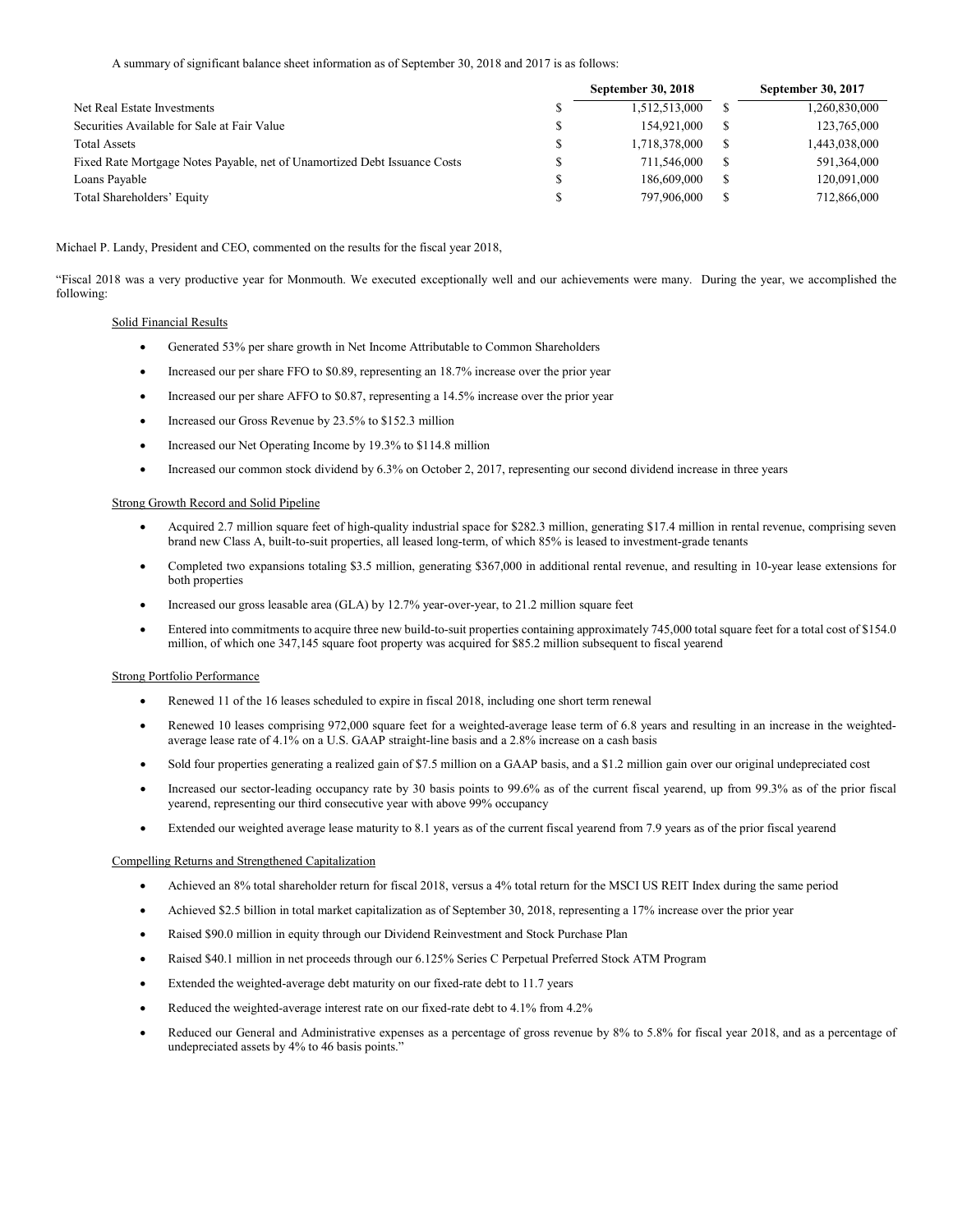Mr. Landy stated, "On behalf of the hard-working team at Monmouth, I am happy to report these excellent results. The above metrics reflect a strong Company that has continued to enhance its position over the year. Our business model of investing in well-located, modern industrial buildings, leased primarily to investmentgrade tenants, has provided our shareholders with reliable returns throughout the business cycle. The high-quality of our portfolio is evidenced by our sector-leading 99.6% occupancy rate.'

"During fiscal 2018, we grew our gross leasable area (GLA) by 13% through the acquisition of seven brand-new Class A, built-to-suit properties for an aggregate cost of \$282.3 million. We also completed two property expansions which resulted in 10-year lease extensions for both properties. Approximately 80% of our total rental revenue is generated from investment-grade tenants with the remaining 20% secured by very strong unrated companies. Our property portfolio has a weightedaverage building age of 8.7 years, and a weighted-average lease maturity of 8.1 years. We have assembled a modern industrial portfolio that contains large amounts of excess land to accommodate future growth. These are highly-automated industrial assets that are mission-critical to our tenants' operations."

"During the fiscal year, we raised \$90 million in equity capital through our Dividend Reinvestment and Stock Purchase Plan. Of this amount, a total of \$12.9 million in dividends was reinvested, representing a 24% participation rate. We also sold 1.65 million shares of our 6.125% Series C preferred stock through our ATM program generating net proceeds of \$40.1 million. Subsequent to fiscal yearend, in October, we completed our first common stock offering since 2014, with the sale of 9.2 million shares that generated net proceeds of \$132.3 million. Looking ahead, Monmouth is very well capitalized to continue to execute our qualitative growth strategy."

"Subsequent to fiscal yearend, we also acquired a newly constructed built-to-suit property containing 347,000 square feet for \$85.2 million. This brings our current portfolio to a total of 112 properties containing 21.5 million square feet, geographically diversified across 30 states. Our acquisition pipeline now comprises two brand new build-to-suit, industrial buildings that are currently being developed in Georgia and North Carolina. These two pipeline transactions total approximately 398,000 square feet for an aggregate purchase price of \$68.7 million, and are scheduled to close during the first quarter of fiscal 2019 and the first half of fiscal 2020."

"At the turn of the century, we anticipated that with the widespread growth of ecommerce, our property type would gain market share from the retail sector. Today, demand for industrial assets has never been stronger. We are now in our fourth consecutive year with an occupancy rate above 99%. Fiscal 2019 is poised to be another successful year at Monmouth. We look forward to reporting on our progress throughout the year."

Monmouth Real Estate Investment Corporation will host its Fourth Quarter and FY 2018 Financial Results Webcast and Conference Call on Thursday, November 29, 2018 at 10:00 a.m. Eastern Time. Senior management will discuss the results, current market conditions and future outlook.

Our Fourth Quarter and FY 2018 financial results being released herein will be available on our website at [www.mreic.reit](http://www.mreic.reit/) in the Investor Relations section, under Filings and Reports.

To participate in the **Webcast**, select the **4Q2018 and Fiscal Yearend Webcast and Earnings Call** "Link to Webcast" on the homepage of our website at [www.mreic.reit,](http://www.mreic.reit/) in the Highlights section, which is located towards the bottom of the homepage. Interested parties can also participate via **conference call** by calling toll free 1-877-510-5852 (domestically) or 1-412-902-4138 (internationally).

The replay of the conference call will be available at 12:00 p.m. Eastern Time on Thursday, November 29, 2018. It will be available until February 1, 2019, and can be accessed by dialing toll free 1-877-344-7529 (domestically) and 1-412-317-0088 (internationally) and entering the passcode 10123229. A transcript of the call and the webcast replay will be available at our website on the Investor Relations homepage[, www.mreic.reit.](http://www.mreic.reit/)

Monmouth Real Estate Investment Corporation, founded in 1968, is one of the oldest public equity REITs in the world. We specialize in single tenant, netleased industrial properties, subject to long-term leases, primarily to investment-grade tenants. Monmouth Real Estate is a fully integrated and self-managed real estate company, whose property portfolio consists of 112 properties containing a total of approximately 21.5 million rentable square feet, geographically diversified across 30 states. In addition, we own a portfolio of REIT securities.

Certain statements included in this press release which are not historical facts may be deemed forward-looking statements within the meaning of the Private Securities Litigation Reform Act of 1995. Any such forward-looking statements are based on our current expectations and involve various risks and uncertainties. Although we believe the expectations reflected in any forward-looking statements are based on reasonable assumptions, we can provide no assurance those expectations will be achieved. The risks and uncertainties that could cause actual results or events to differ materially from expectations are contained in our annual report on Form 10-K and described from time to time in our other filings with the SEC. We undertake no obligation to publicly update or revise any forward-looking statements whether as a result of new information, future events, or otherwise.

### Notes:

(1) Non-U.S. GAAP Information: FFO is defined by the National Association of Real Estate Investment Trusts ("NAREIT") as net income applicable to common shareholders, excluding gains or losses from sales of depreciable assets, plus real estate-related depreciation and amortization. We define Core FFO as FFO plus acquisition costs and costs associated with the redemption of preferred stock. We define AFFO as Core FFO, excluding lease termination income, net gain or loss on sale of securities transactions, stock based compensation expense, depreciation of corporate office tenant improvements, amortization of deferred financing costs, non-recurring other expense, non-cash U.S. GAAP straight-line rent adjustments and less recurring capital expenditures. We define recurring capital expenditures as all capital expenditures that are recurring in nature, excluding capital expenditures related to expansions at our current locations or capital expenditures that are incurred in conjunction with obtaining a new lease or a lease renewal. We define NOI as recurring rental and reimbursement revenues less real estate taxes and other operating expenses. FFO, Core FFO and AFFO per diluted common share are defined as FFO, Core FFO and AFFO divided by weighted average diluted common shares outstanding. FFO, Core FFO and AFFO per diluted common share, as well as NOI, should be considered as supplemental measures of operating performance used by real estate investment trusts (REITs). FFO, Core FFO and AFFO per diluted common share exclude historical cost depreciation as an expense and may facilitate the comparison of REITs which have different cost basis. However, other REITs may use different methodologies to calculate FFO, Core FFO and AFFO and, accordingly, our FFO, Core FFO and AFFO may not be comparable to all other REITs. The items excluded from FFO, Core FFO and AFFO per diluted common share are significant components in understanding our financial performance.